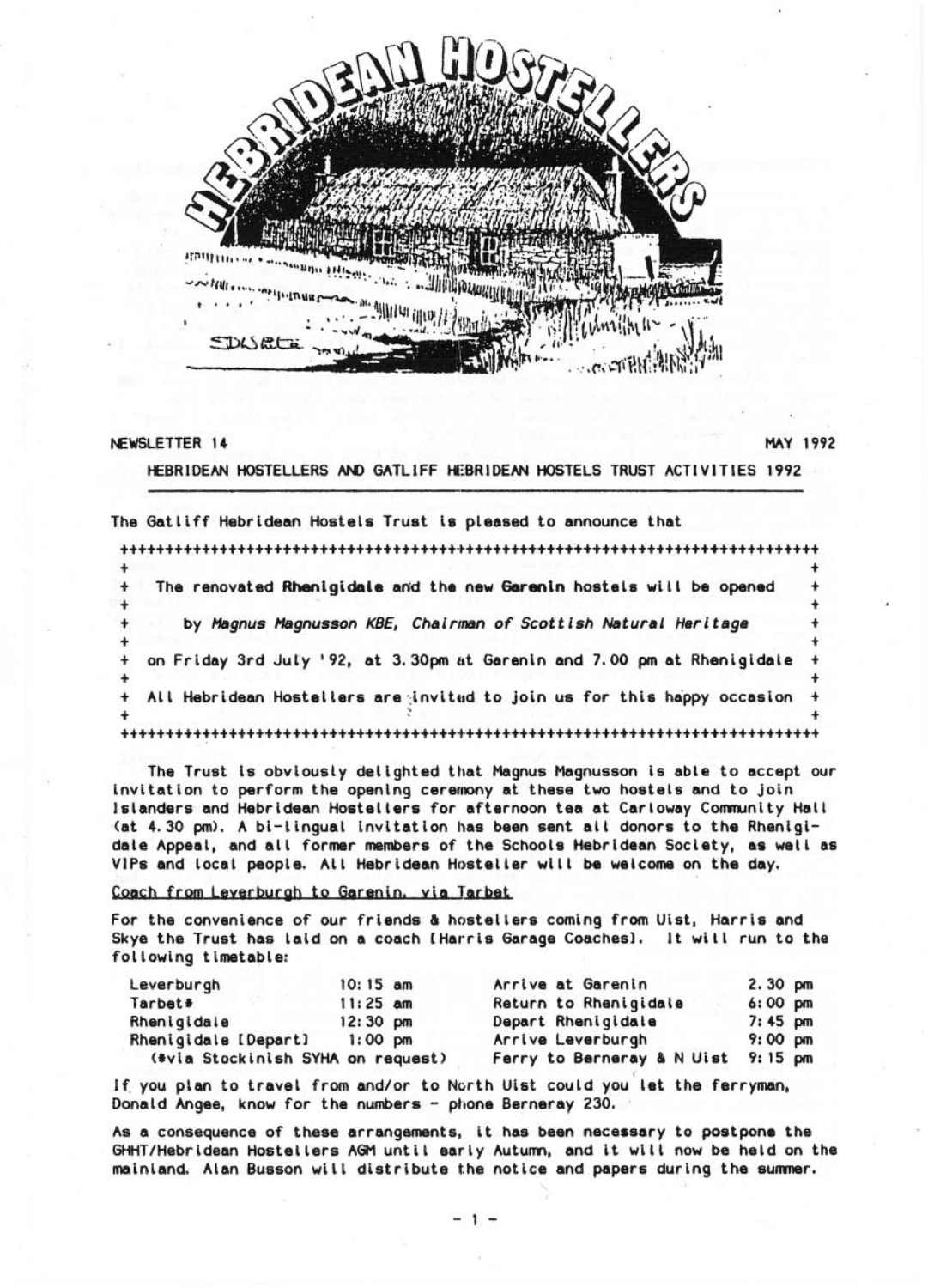# Claddach Baleshare - An extract from Travelogue by W.C.Johnston

I now come to Claddach Baleshare where I got a great welcome from Mrs Tosh. My plans were for 2 nights there and I came equipped with pencils and paper with the object of studying and sketching the hostel from the same viewpoint as Crispin Worthington's drawing In the May 1989 Newsletter on my free day there. It turned out to be a wet and miserable day there which kept me mainly inside. The dorm then was a bit dark and miserable. Near sunset the sky cleared and It turned Into a beautiful night and early morning. 1 did therefore get round to the other side of the Inlet to take a photograph of the hostel, from which I have drawn my sketch [ i.e. the drawing in this Newsletter - Ed]. Like others, I found that the flush toilet and wash-hand basin meets a longfelt want there.

On talking to Tommy, I found he was under the belief that back In time, the hostei building was somewhat longer as one can see what appears to be the foundation stones in line with the front and back walls. In my sketch I have Indicated these two rows of foundation stones.

On wakening up at the hostel on the second morning it was a magnificent looking day and I thought that I had anticipated the wind direction as promising to be good. I got as far as the Post Office and in the time I spent in there, the rain started. CLimbing Into my wet weather gear, I abandoned my plans of cycling up the west side and made It the nhort way to Lochmaddy SYHA hostel.

NWUSG reporting... In late September/early October '92, a group of volunteers from North Walsall Unemployment SupportGroup formed a workparty to tackle a list of tasks at Rhenigldale and Garenln Hostels. The team of seven, half retired and half unemployed (yes, the odd man is semi-retired!) had a full range of skills amongst their numbers - Including Iiterarv, Judging by the Illustrated report received early this year. A good, and productive; time was had by all, but unfortunately extracts from the report would be over-long if they are to be given their proper context.

However, the following extract (written by Dick Worrall of NWUSG) Illustrates the difficulties faced by the Trust in organising workparties:

#### NBuilder's SUpplies - A Problem Area Dick Worrall

Four trips to Stornoway were made from Rhenlgldale during the week for the purpose of getting supplies which had been ordered but not delivered, or which<br>we found were needed but not ordered.

This led to a substantial extra mileage for the minibus - unavoidable if the work was to be done - plus the loss of one or more often two of the team for the duration of each trip. We might be able to plan this a bit better next time, but feel that supply problems are largely unavoidable, and costs of driving up and down to get them need building In to proJect budgets."

## A Prince Among Islands **Peter Clarke**

Members of the Hebridean Hostellers are motivated by a love of the Outer<br>Hebrides, the people, their culture and the unique environment of the islands. One sage advises, "the Outer Hebrides are a drug to be avoided at all cost, since addiction is bound to follow." How true; most of us are hardened addicts! After three visits to the lslands this spring, and two more visits planned for later this year, 1 am glad I was unaware of that advice In 1973 when, by chance I made my first visit to Rhenlgldale. I plUnged Into the world of the GatlIff hostels and, I am pleased to report, it changed my life.

To begin with the tranquil tempo and generous spirit of the Hebridean people Impresses me, oh that I could emulate It. The co-operative nature of Hebrldean Society is also worthy of wider application. It is impossible to walk along a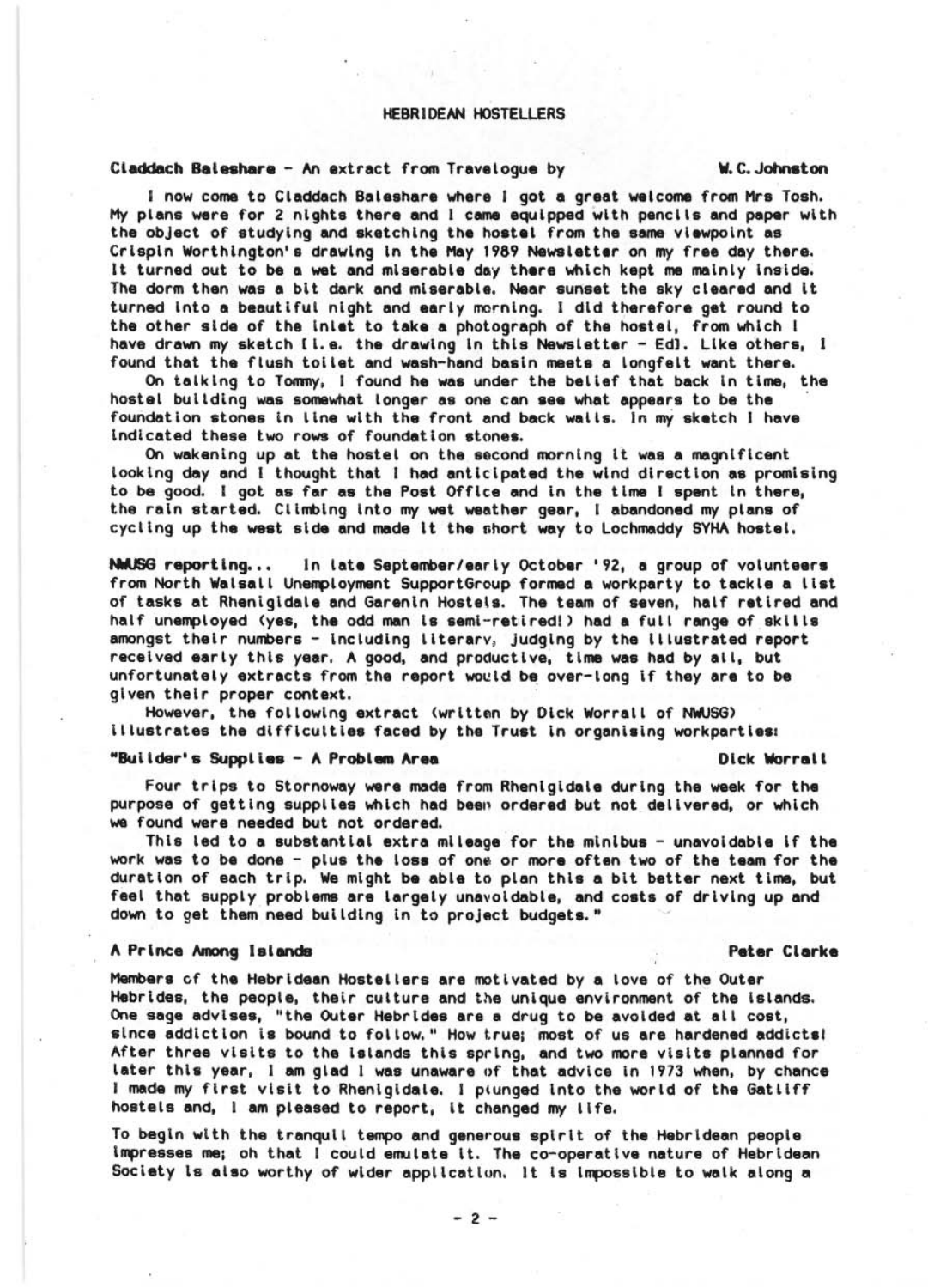#### HEBRIDEAN HOSTELLERS

Hebrldean road. or go Into a Hebrldean pub or shop without someone passing the time of day with you. I wish that we could make mainland society so caring. so friendly.

These qualities came across In abundance during the TV programme A *Prince among*  islands. It was especially pleasing to soe Annie and Jessie (if they can take Prince Charles to task what chance have hostellers got?). Splash and Gloria. Angus and Mary and our many other friends.



The short glimpse of the hostel was excellent. After Prince Charles spent so long extolling the virtues of restor Ing thatched houses. I t was good to catch a glimpse. albeit without commentary. of the only two restored thatched houses on the Island. I am proud that our Trust has given so many young people the chance to stay in the traditional thatched black house and get to know Berneray.

The programme has made quite an Impact. The following day I over-heard comment on the programme at Heathrow Airport; the other day. a business contact spoke to me about "the two sisters" on the "Prince's Hebrldean Progranma" .

Good luck to the people of Berneray; they deserve their success.